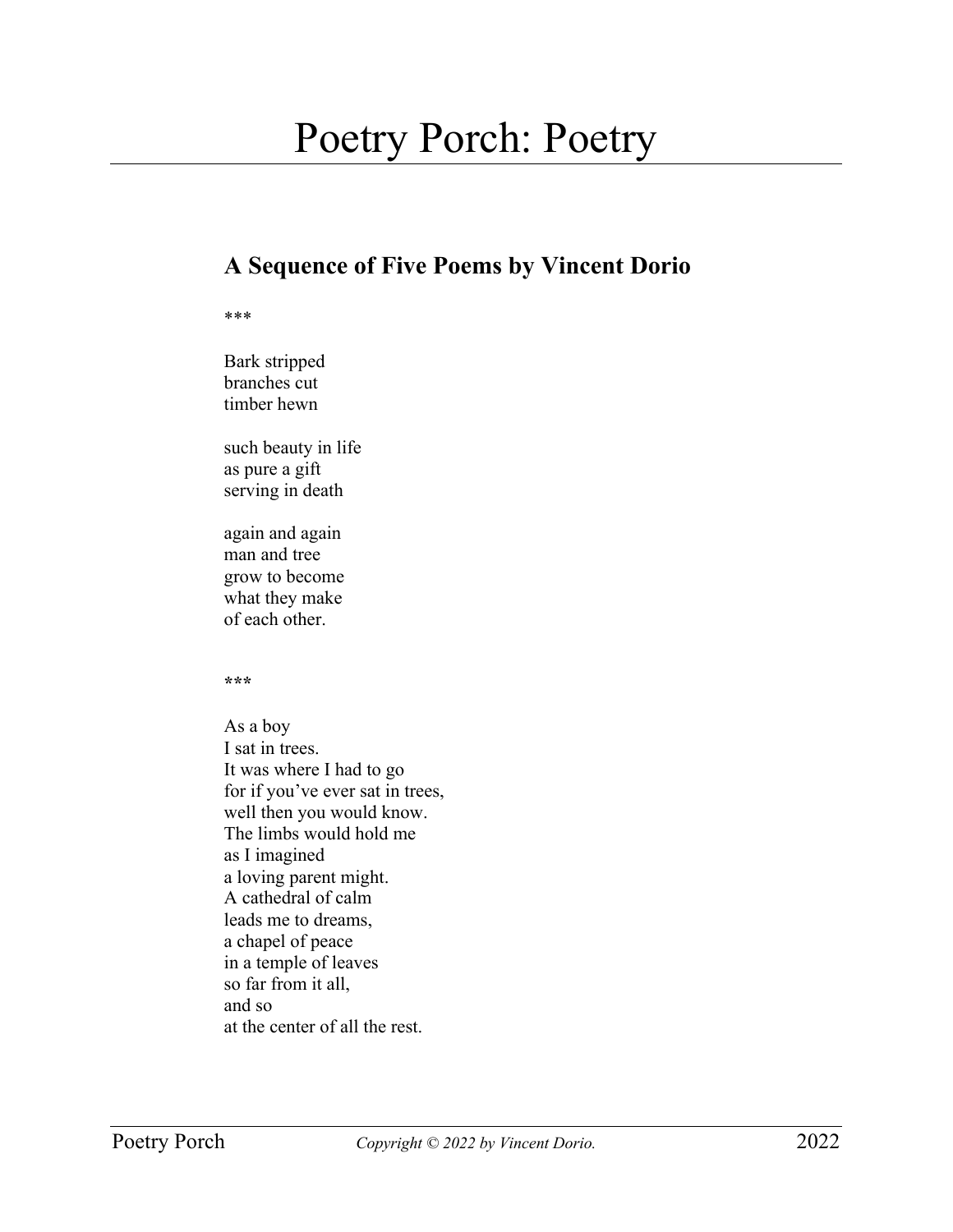**\*\*\***

When I die, I want someone there to yell "timber" and I will fall over straight and make that sound. I want to ride the big bed through the saw, the one that cuts the big trees, my last request to be slabbed for tabletops, the wood that has settled in my self polished and stained, each slice embedded in resin signed and numbered pieces.

## \*\*\*

 The last of the mahogany, like the great elephants, they will be hunted.

Their grains and burls, mounted, in the library trophy room.

I will tell of holding that tree, the last majestic, truly.

I will tell of when they all stood, as if the hairs, on the arms of God.

We stand on today, the air around us, rich and deep.

We pray together.